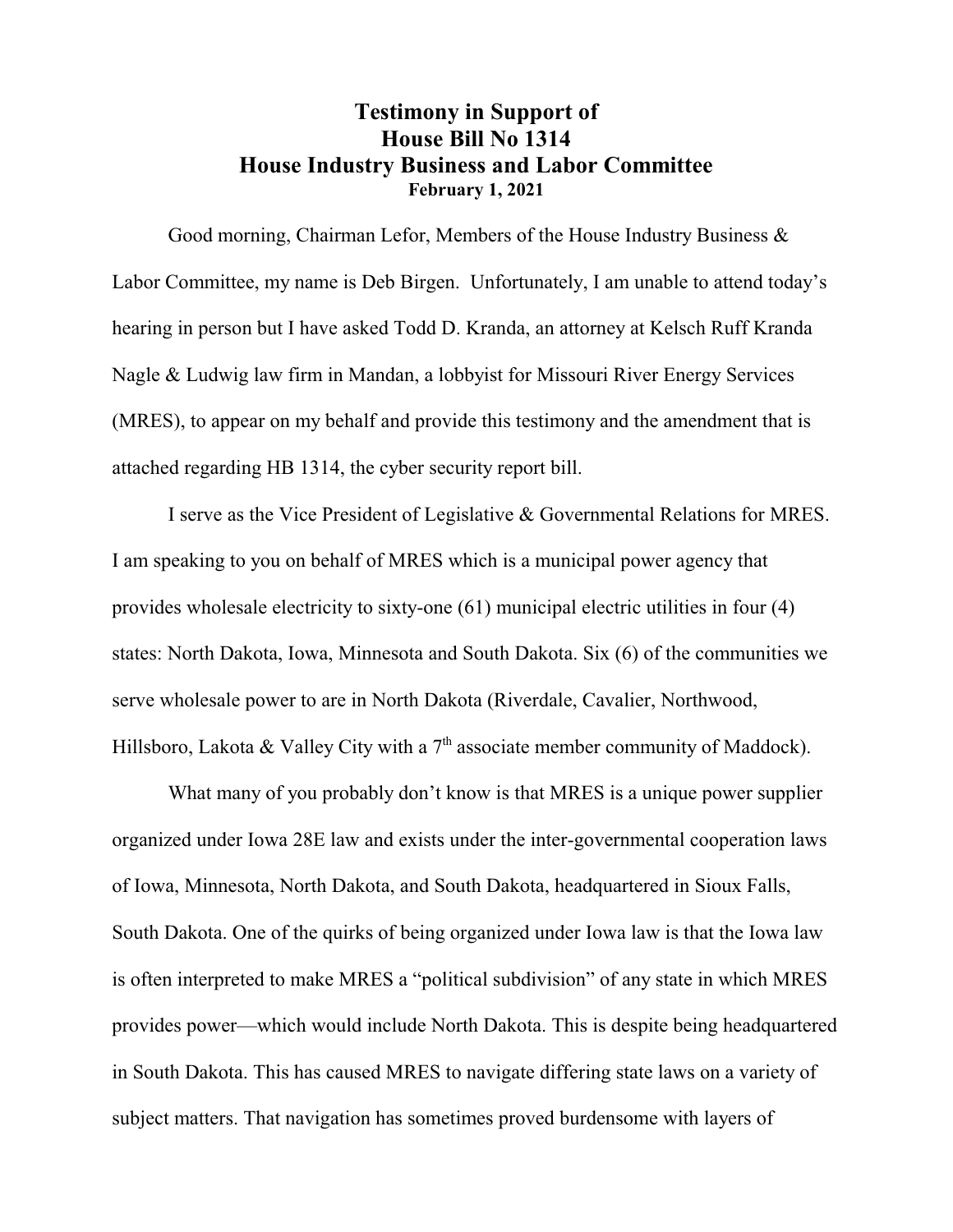legislation that require a lot of work on MRES's behalf to obtain the same objective that would have been achieved if MRES could have only followed one state's law. Therefore, to maximize efficiency and minimize unnecessary redundancy, MRES has occasionally requested a state law to be drafted in such a way to clarify that MRES will follow South Dakota's law on a matter, rather than trying to navigate the conflicts and differences among four different state laws.

Therefore, I come before you today to ask for a very simple clarifying amendment. That is to amend the definition of "entity" at page 1, line 22, to apply only to political subdivisions "within the state". With the headquarters of MRES in South Dakota, we are already subject to a cyber-security reporting law in South Dakota and are compliant with that law. MRES is also subject to a variety of federal cyber-security laws that pertain specifically to the electric industry, which MRES is also in compliance with. So, to be clear, MRES is not asking to be excused from taking prudent security measures on behalf of MRES or our customers. Rather, MRES is simply asking that we avoid unnecessary and additional work so that we may focus on the current cyber mandates of South Dakota and the federal government.

This clarification would also avoid any delays and distractions at a critical time. If MRES did have a breach that triggered the reporting requirements of the North Dakota and the South Dakota laws, MRES would have to spend time checking back and forth with both states' regulatory bodies. Not to mention the two states have different reporting and timing aspects. This could cause confusion and even interfere in effectively and quickly mitigating the breach. To be clear, MRES does support HB 1314 and the important breach procedures it puts forth. MRES is only asking that in the event of an